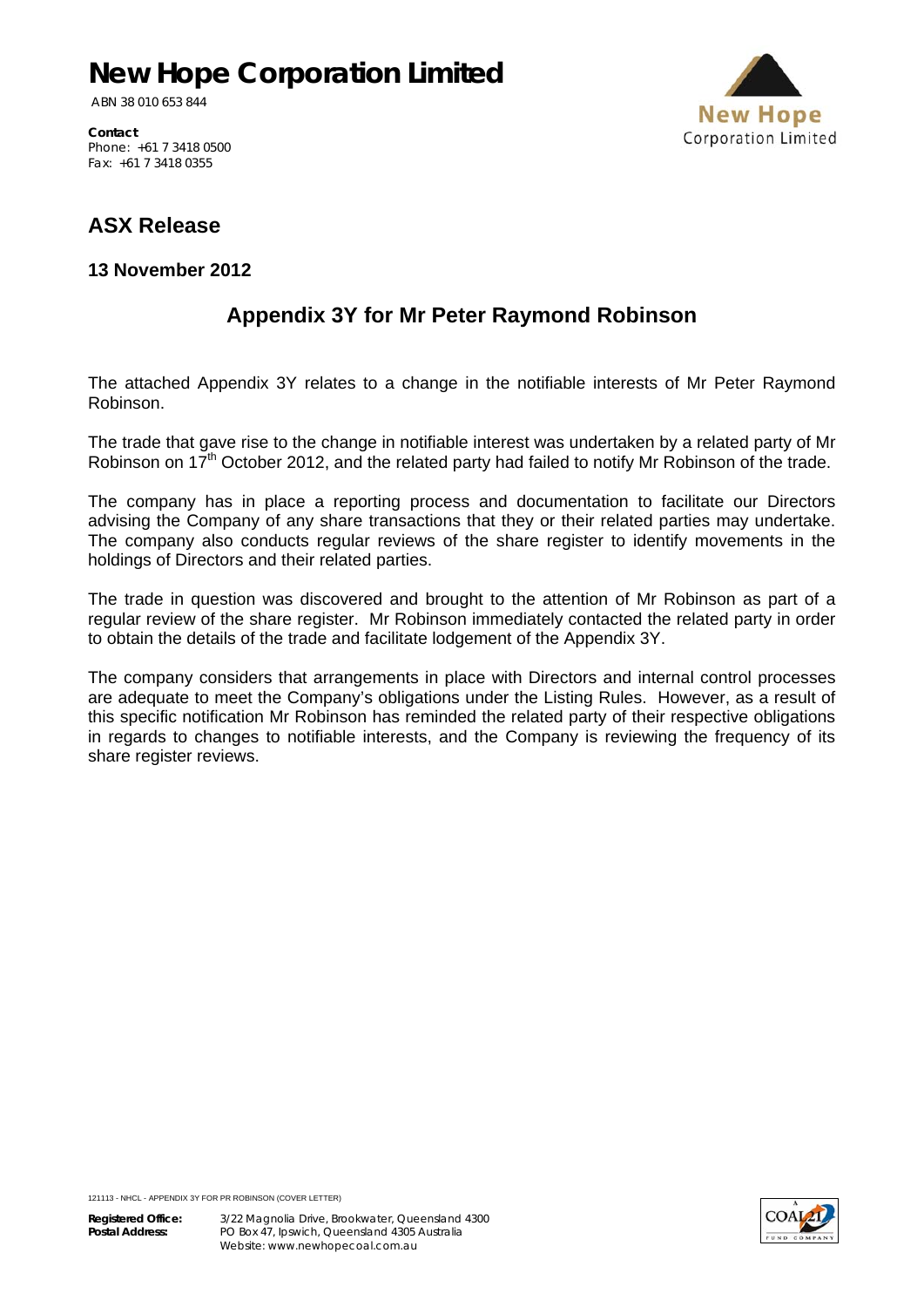*Rule 3.19A.2*

# **Appendix 3Y**

## **Change of Director's Interest Notice**

Information or documents not available now must be given to ASX as soon as available. Information and *documents given to ASX become ASX's property and may be made public.*

Introduced 30/09/01 Amended 01/01/11

|            | Name of entity New Hope Corporation Limited |
|------------|---------------------------------------------|
| <b>ABN</b> | 38 010 653 844                              |

We (the entity) give ASX the following information under listing rule 3.19A.2 and as agent for the director for the purposes of section 205G of the Corporations Act.

| Name of Director    | Peter Raymond Robinson        |
|---------------------|-------------------------------|
| Date of last notice | 6 <sup>th</sup> November 2009 |

#### **Part 1 - Change of director's relevant interests in securities**

In the case of a trust, this includes interests in the trust made available by the responsible entity of the trust

Note: In the case of a company, interests which come within paragraph (i) of the definition of "notifiable interest of a director" should be disclosed in this part.

| Direct or indirect interest                                                                                                                                                | Direct and Indirect Interests                                                                  |  |
|----------------------------------------------------------------------------------------------------------------------------------------------------------------------------|------------------------------------------------------------------------------------------------|--|
| Nature of indirect interest<br>(including registered holder)<br>Note: Provide details of the circumstances giving rise to the relevant<br>interest.                        | Indirect interest in shares held by related party family<br>members (Family Related Interests) |  |
| Date of change                                                                                                                                                             | 17 October 2012                                                                                |  |
| No. of securities held prior to change                                                                                                                                     | 15,500 Direct Interest<br>93,734 Family Related Interest                                       |  |
| Class                                                                                                                                                                      | <b>Ordinary Shares</b>                                                                         |  |
| Number acquired                                                                                                                                                            | 10,000 Family Related Interests                                                                |  |
| Number disposed                                                                                                                                                            | Nil                                                                                            |  |
| <b>Value/Consideration</b><br>Note: If consideration is non-cash, provide details and estimated<br>valuation                                                               | \$48,062.90                                                                                    |  |
| No. of securities held after change                                                                                                                                        | 15,500 Direct Interest<br>103,734 Family Related Interest                                      |  |
| Nature of change<br>Example: on-market trade, off-market trade, exercise of options,<br>issue of securities under dividend reinvestment plan, participation in<br>buy-back | On-market trade                                                                                |  |

<sup>+</sup> See chapter 19 for defined terms.